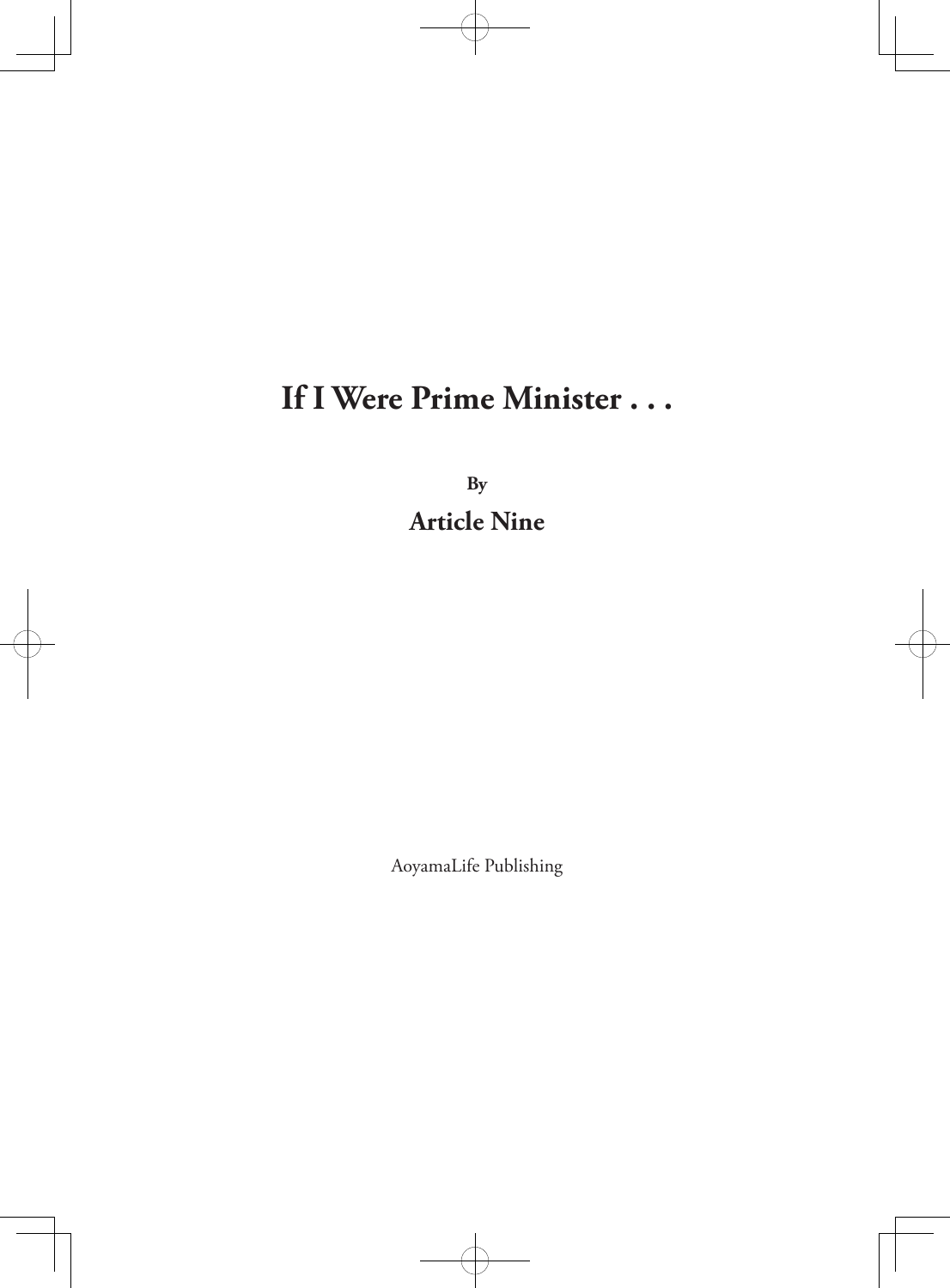## If I Were Prime Minister . . .

by

Article Nine

© 2014, Article Nine All Rights Reserved. Publishd 2014 in Japan by AoyamaLife Publishing Co., Ltd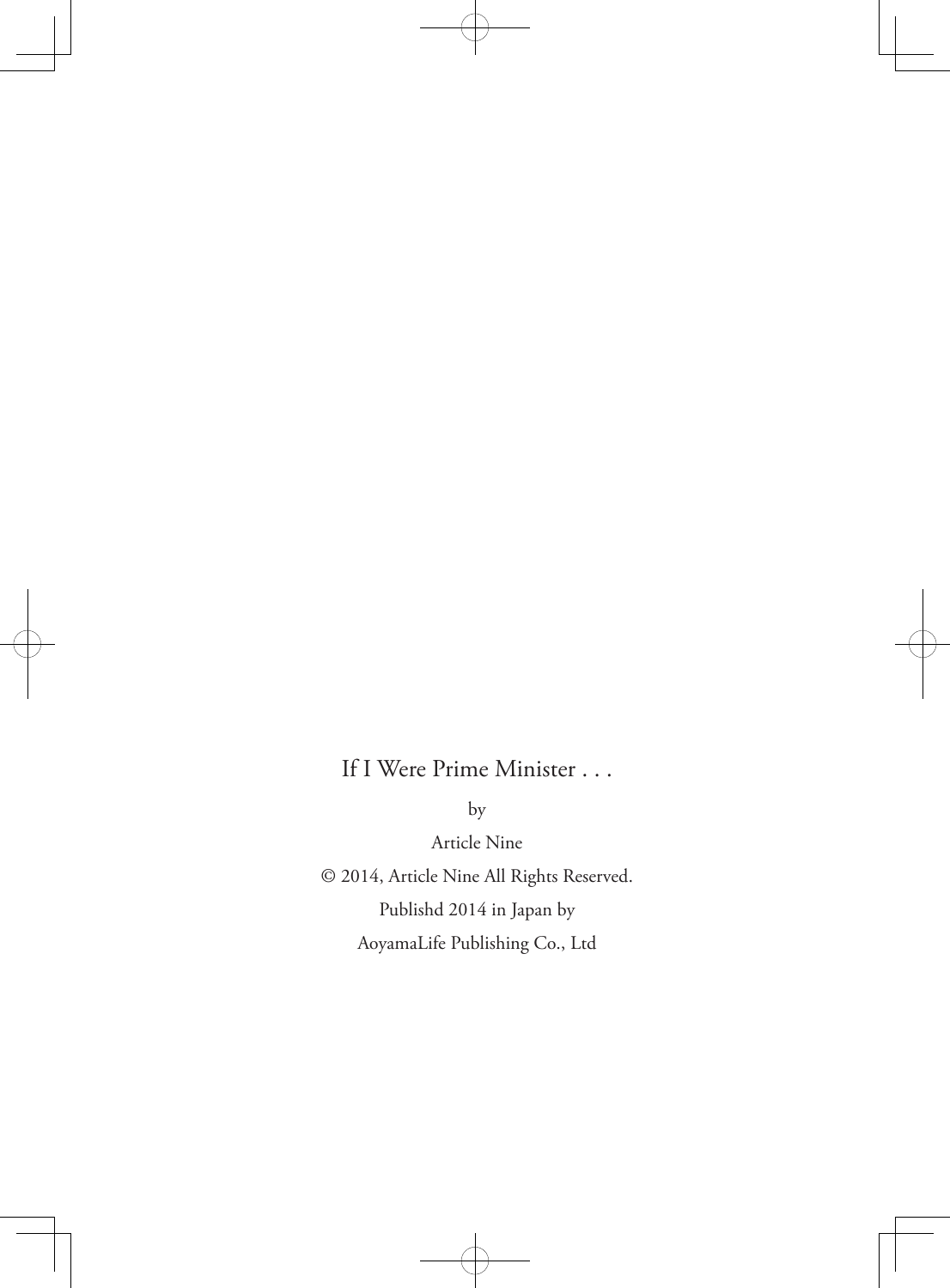## **A Message to a Boy Facing a Serious Illness**

(1)

The family of one of my wife's friends, living in Germany, stayed with us again this year. It was an enjoyable summer visit.

My wife's friend is Japanese, and her husband is English. Currently they live in Munich, Germany for work reasons. They are a family of four, with a son in eighth grade and a daughter in high school.

We played bridge together while the children worked up a sweat playing with our family dog, a Westie named Beethoven, and the duck named Chopin who lives in our garden.

The boy, who seemed a little young for his age, had a good time frolicking with the dog and the duck, the three of them looking like three crows. Chopin the duck chased the dog while quacking loudly, and as the dog ran away barking the children screamed, waved their arms, and splashed around, like a scene from a musical. I enjoyed watching the boy in particular. To me he looked like a dancing angel.

In the evening we had a barbecue in the yard. While our meal consisted mainly of meat, since my wife's friend's 193-centimeter-tall husband was a vegetarian he mainly ate seafood and vegetables. We all enjoyed the dinner together, and everybody commented on how delicious the food was.

The women continued talking incessantly, as if they could never run out of topics for conversation.

About one week after this family went back to Germany, the mother hesitatingly told us that the eighth-grade boy had Crohn's disease.

Judging from the name alone it sounded like a serous disease, and I was saddened to hear from my wife the details of the affliction. I immediately asked my doctor about Crohn's disease, and he found for me some information about it from the Internet.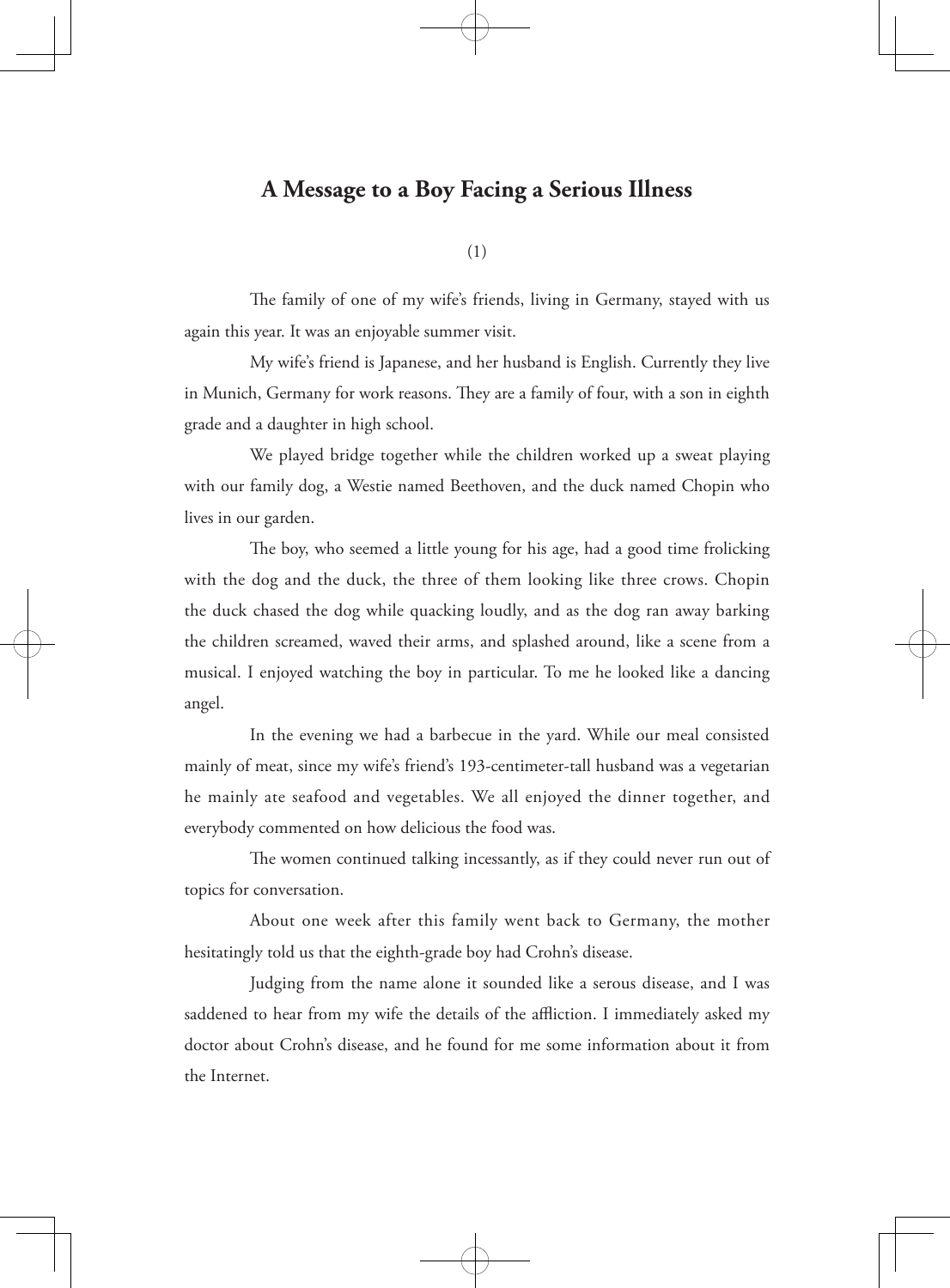After thinking about various aspects of the situation, I asked my wife to send a sensitive email to her friend.

 $(2)$ 

#### **•Email to Germany (August 2012)**

My husband says he was quite shocked to learn about your son's Crohn's disease.

He says that while striving to think of something he could do or some way he could help, as he tried to keep his presence of mind he remembered something from long ago.

While the shadows of this episode in his life still linger today, about 40 years ago my husband was diagnosed with tuberculosis of the lungs and told by his doctor that he might need to be hospitalized in the coastal city of Atami. At that time, tuberculosis was an untreatable disease whose victims ultimately ended up dying as they coughing up blood, and the term "hospitalized in Atami" carried with it the implied nuance of being kept in isolation.

My husband says that he decided that if he were going to die anyway he would go to the hospital neither as an outpatient or an inpatient but instead would just let time take its course.

Then one day the hospital contacted him unexpectedly, asking him to come in to be administered a new drug. He says that the people in the hospital told him the drug had come along just in time.

After about one year of medication, the tuberculosis was healed, but then he developed rectal cancer. This was followed by other complications including a lymphoma that was described as untreatable, laryngeal cancer, and the need for surgery for a related aortic aneurysm. He underwent a very tough period of hospitalization. Still, his doctor kept telling him that he would heal, and inspired by these encouraging words he tried to recover. Today he is in good health.

As it has been more than 10 days since your family returned home, I think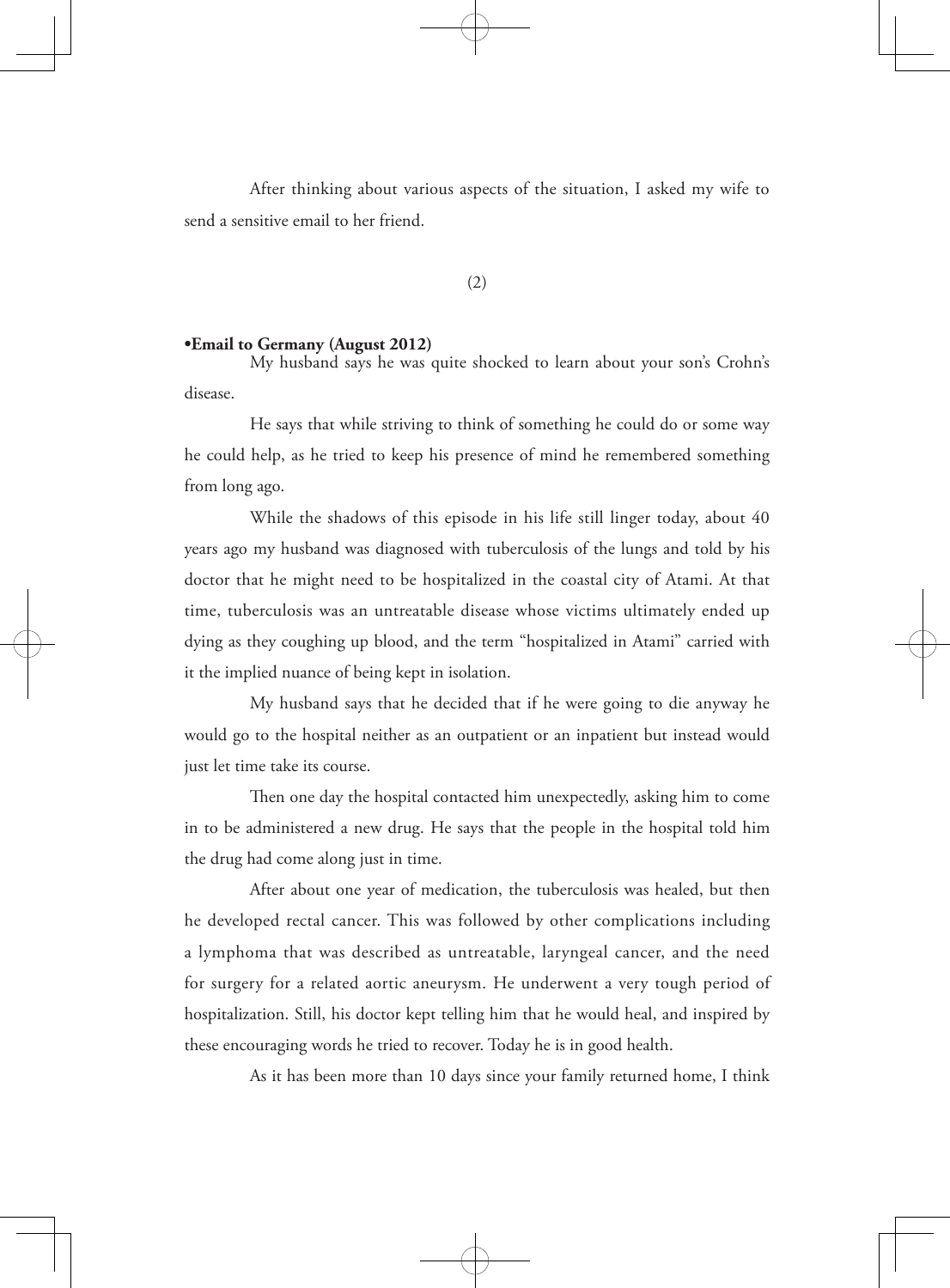that, in many senses, we now are able to make a calmer judgment on the situation. Of course we hope that your son will get better, but we understand that there is nothing we can do for him or for your family. We cannot even provide moral support. We understand that even though we want to lessen the burden on your son and your family, our efforts to do so might seem to you to be more of an annoyance than a help.

Still, my husband and I have decided that if we were to remain silent out of fear of offending you, then there definitely would be no way we could help at all.

While simply repeating the same thing over and over again will never lead to progress, one still can expect some positive changes to take place. The future often brings changes. One never knows when a complete cure might appear.

It appears that right now Humira (formally approved for use in Japan in October 2010) is the best medicine for Crohn's disease, but because it is so expensive many doctors choose Cimzia (not yet approved for use in Japan as of 2013).

We would be truly happy if we could help in any way to reduce the burden on your son and your family.

While we understand that this offer may offend you, we have concluded that we would like to help support you by reducing the burden of your son's high medicine costs until he is completely cured.

We hope that after his illness has healed he will extend a hand to the numerous people around the world who struggle with serious illness, and that when he grows up he will become Prime Minister of Japan, further improving Japan's health insurance system, which already can be described as the best in the world, draft a law to protect patients who have serious illnesses, and make medical care free of charge for all, to build a world in which people with serious illnesses, whether children or adults, can live with peace of mind.

A politician named Shinzo Abe suddenly resigned from the position of Prime Minister of Japan on September 12, 2007. It is said that the reason he stepped down was to devote himself to his treatment for the serious illness of ulcerative colitis.

After repeated treatment, today he is in good health and actively working to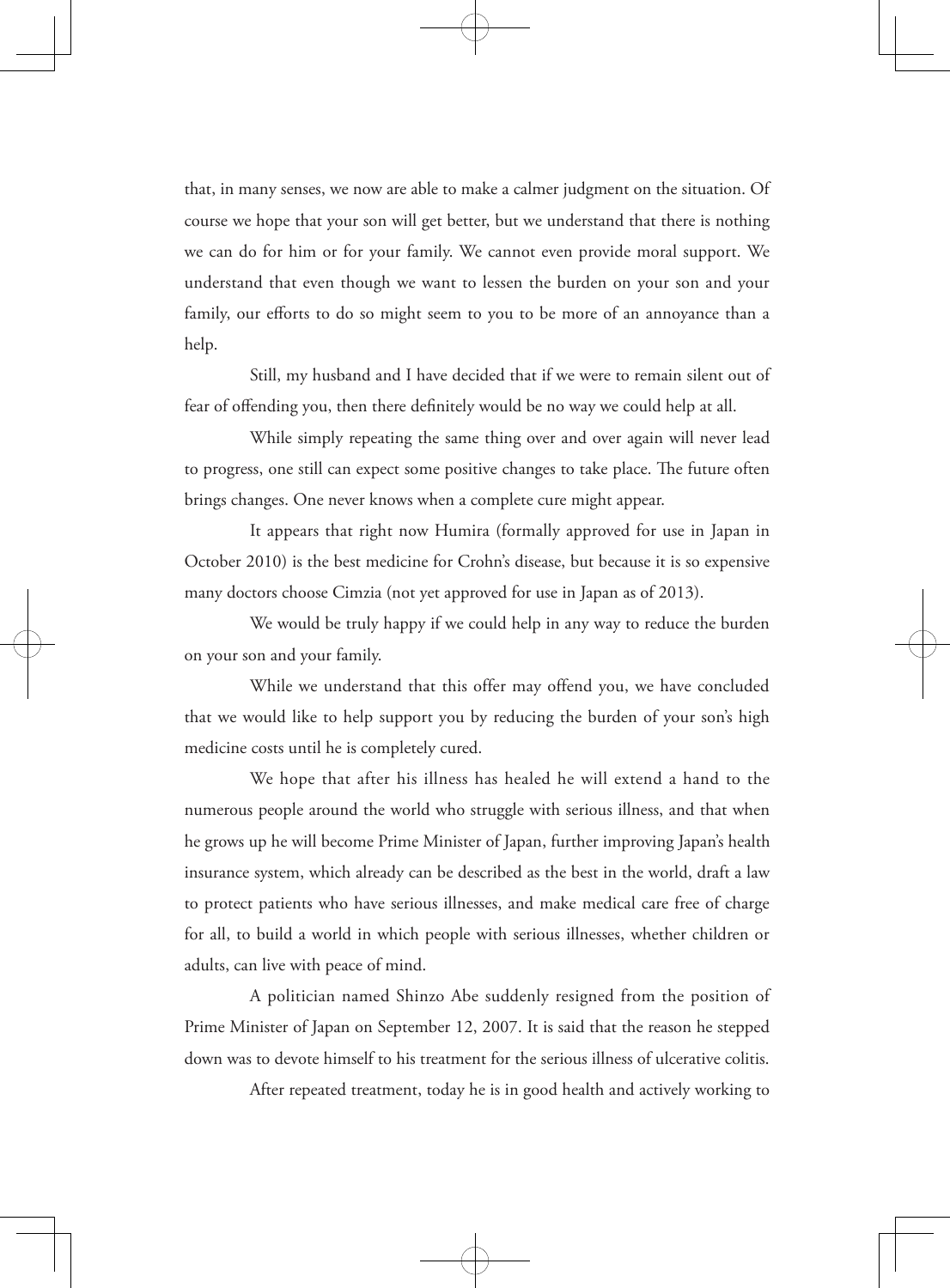become Prime Minister again.

We will be on Megijima Island from the 12th to the 19th. I hope we can meet on Megijima next year.

#### (3)

### • **Reply to the above email (August 11, 2012)**

It's nice to hear from you again.

Thank you for your wonderful hospitality during our visit.

I am sorry that we were unable to say our goodbyes properly when we left.

I cannot find words to express my gratitude for your warm, heartfelt email of the other day. All I can say is that I am grateful to have such a good friend.

Unfortunately, the text of your email was cut off partway through. If you could, would you please resend the part after "The future often brings changes. One never knows when a complete cure might appear"?

Thank you so much for your concern about our son. To make sure that he will have no regrets about our visit to Japan, he is very busy right now, after being resigned to inoculations at the hospital. He is fully enjoying movies, videogame arcades, and things that he can only do in Japan. While Japanese children are busy with preparatory school and other activities, he is enjoying himself completely! It is like heaven for him as he lives by his motto of doing everything the best he can so that he will be sure to have no regrets. He appears to have decided to live a positive, enjoyable life for as long as he can.

Two years ago, he lost his 10-year-old girlfriend, with whom he had played often. They came to know each other in the hospital as two patients with serious illnesses, and they played together frequently, even visiting each other's homes.

This year, as he looked at her portrait before leaving for Tokyo, he resolved anew to fight his disease.

My son is living a happy life. Fortunately he has made many wonderful acquaintances and he is grateful for that alone. I too would like to provide the moral